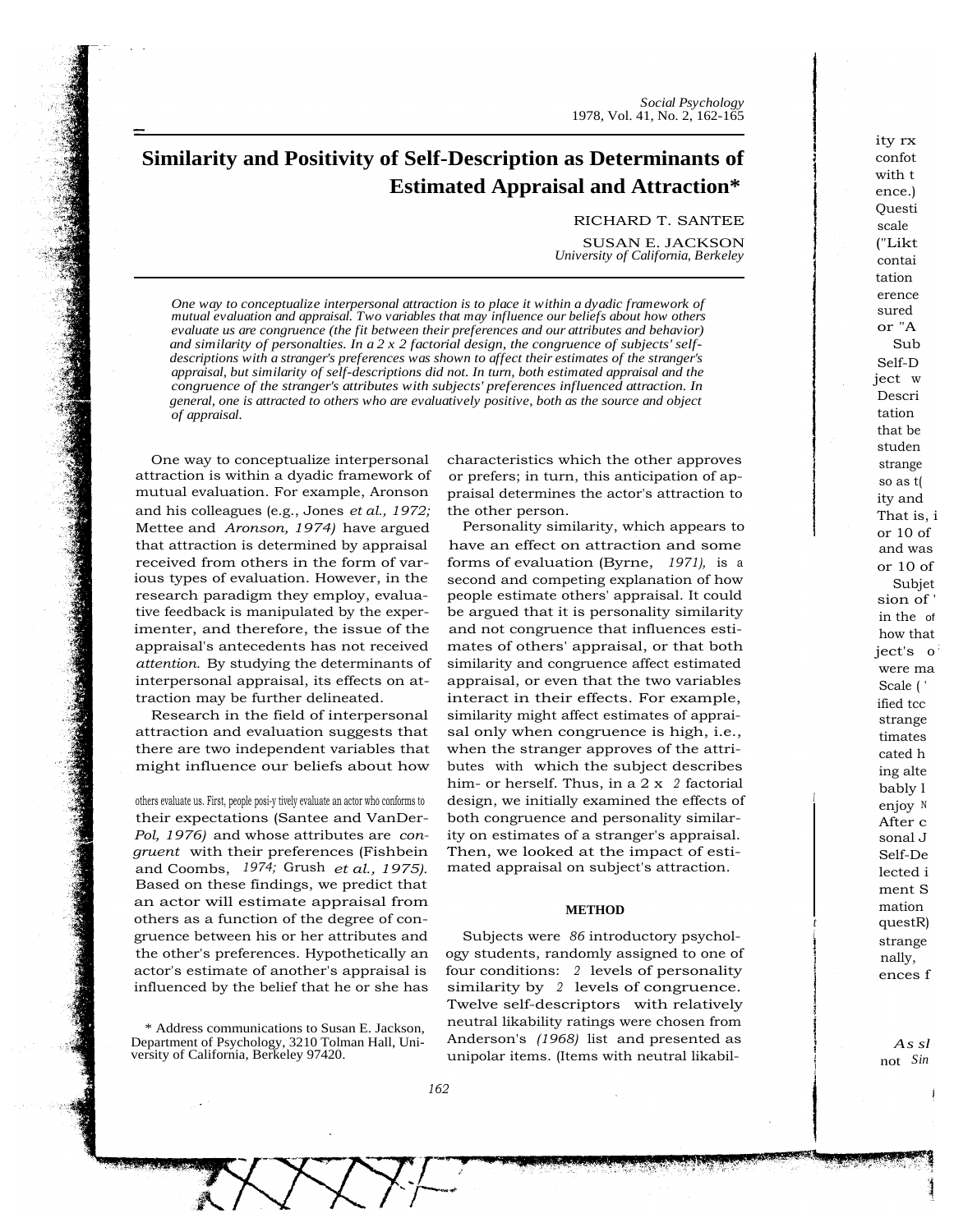*al Psychology* o. 2, 162-165

## **:nants of raction\***

## . SANTEE **JACKSON** *rnia, Berkeley*

*vork of others havior) s' selfanger's and the ion. In ' object*

## r approves ation of apttraction to

appears to and some 1971), is a Lion of how al. It could ( similarity ences estithat both t estimated o variables - example, s of appraihigh, i.e., if the attridescribes 2 factorial ie effects of ity similarappraisal. ict of esti- .ttraction.

ry psychol- :d to one of personality )ngruence. relatively hosen from esented as tral li kabil-

فهالمناد

ity ratings were chosen in order not to confound the effects of social desirability with the effects of similarity and congruence.) Responses on this Self-Description Questionnaire were made along a 6-point scale from 1 ("Unlike Me") through 6 ("Like Me"). On a second instrument containing the same 12 items-the Expectation Questionnaire-the subjects' preferences for a peer's attributes were measured by responses of "Disapproval" (1) or "Approval" (6).

Subjects first responded to the 12-item Self-Description Questionnaire. Each subject was then given a completed Self-Description Questionnaire and an Expectation Questionnaire, and was informed that both had been completed by another student of the subject's own sex. The stranger's responses had been constructed so as to create one of two levels of similarity and one of two levels of congruence. That is, the stranger approved of either 2 or 10 of the subject's 12 self-descriptions, and was similar to the subject on either 2 or 10 of the items.

Subjects were told to form an impression of the person and to "put yourself in the other student's place," estimating how that student would react to the subject's own self-description. Estimates were made on the Interpersonal Judgment Scale (Byrne, 1971) which had been modified to help the subject think about the stranger's perspective. For example, estimates of positive appraisal could be indicated by the subject's checking the following alternatives: "This person will probably like me" and "This person would enjoy working with me in an experiment." After completion, the modified Interpersonal Judgment Scale and the subject's Self-Description Questionnaire were collected and a standard Interpersonal Judgment Scale was distributed. Using information contained in the stranger's two questionnaires, subjects evaluated the stranger and reported their attraction. Finally, subjects indicated their own preferences for a peer.

### RESULTS

As shown in Table 1, congruence but not \*similarity of self-description affects

Lands all instruments of below the store in

Table 1. Estimated Appraisal as a Function of Similarity and Congruence Between Subject's Self Description and Stranger's Preferences

| Subject's<br>Congruence | Similarity of<br>Self Description |      |      |
|-------------------------|-----------------------------------|------|------|
|                         | Low                               | High | Mean |
| Low                     | 6.9                               | 7.7  | 7.3  |
| High                    | 9.4                               | 10.3 | 9.8  |
| Mean                    | 83                                | 9.0  |      |

subjects' estimates of a stranger's appraisal. When shown a stranger's preferences for attributes in a peer, subjects' estimates of appraisal are a function of the congruence of their own attributes with those preferences [F(1,82)=28.75, p<.0011. The similarity of their self-descriptions has no significant influence  $[F(1,82)=3.25, n.s.]$ , nor does its interaction with congruence  $[F(1,82)<1]$ .

Additionally, estimates of appraisal are hypothesized to affect the subject's attraction to the stranger.' However, as indicated previously, studies have shown that people are attracted to an actor whose attributes are congruent with their preferences (e.g., Grush *et al.,* 1975). Therefore, attraction is hypothesized to be a dual function of (a) subject's estimate of the other's appraisal, and (b) congruence between the *subject's* preferences and the *stranger's* self-descriptions. These propositions were tested in a 2 x 2 analysis of variance. Subjects' estimates of the stranger's appraisal were dichotomized at the median (8.6). The stranger's congruence, which was calculated as the sum of the absolute discrepancies between the stranger's self-descriptions and the subject's preferences on each of the 12 items, was also dichotomized at the median (21.5). As depicted in Table 2, both estimated appraisal and congruence influence attraction [F(1,82)=8.74, p<.01;  $F(1,82)=27.03$ , p<.001, respectively].

#### DISCUSSION

In sum, these findings demonstrate that people are attracted to another from

The Pearson correlation between subjects' attraction to the stranger and their estimates of the stranger's appraisal is .40 (n=86).